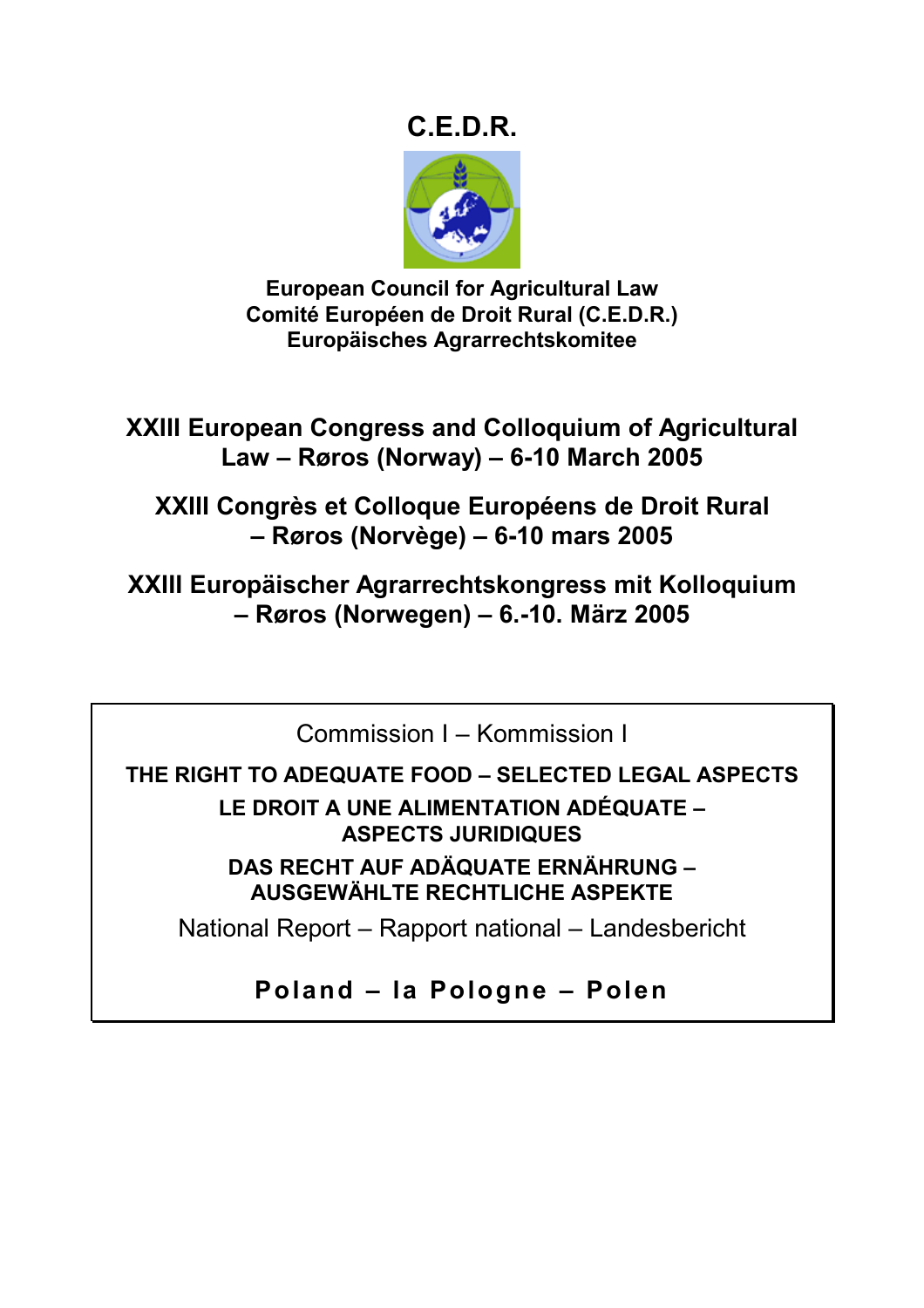### **Polish report – Rapport polonais – Polnischer Bericht**

**Małgorzata KORZYCKA-IWANOW, PhD –** University of Warsaw, Law and Administration Faculty, Head of the Food Law Workshop

#### **Motto:**

 $\overline{a}$ 

.

*"Hunger, though it has accompanied humanity since history began, in our times is no fatalism. It is policy ... food is a commodity for speculators to trade on stock markets around the world!"* – Jean Ziegler, sociology professor at Geneva University and the Sorbonne, author of the book "Wie kommt der Hunger in die Welt?" ("Hunger in the World Explained to my Son") published by Bertelsmann.<sup>1</sup>

# **The right to adequate food – does Poland have grounds for its implementation?**

The International Covenant on Economic, Social and Cultural Rights was adopted on 16 December 1966 and came into force on 3 January 1976. This act, which forms an integral part of international legislation devoted to human rights, was signed by Poland on 2 March 1967 and ratified on 18 March 1977. To date, Poland has not participated actively in the work of the UN Committee on Economic, Social and Cultural Rights established on grounds of the Covenant. In the Covenant's wake has followed "the right of everyone to an adequate standard of living for himself and his family, including adequate food, clothing and housing, and to the continuous improvement of living conditions" (Article 11.1 of the Covenant) as well as "the fundamental right to freedom from hunger and malnutrition". In line with the 1997 Constitution of the Republic of Poland, Poland adheres to binding international legislation. Ratified international agreements are sources of valid legislation (Articles 9 and 87 of the Constitution). On its territory, that is within the framework of national laws, the Republic of Poland observes legislation by which it is bound on the international level. This regulation is also behind the principle that in general, Polish legislation is favourable towards international norms, along with the assumption that international legal norms are automatically albeit indirectly incorporated into the Polish system<sup>2</sup>. There has not been a direct import into Polish legislation of the "right to adequate food" concept as contained in the Covenant on Economic, Social and Cultural Rights, nor of any equivalent. Nonetheless, one may claim that legislation in place in Poland creates grounds for implementation of "the right to food" both in the respect of food security as well as food safety.

# **1) The problem of food security in Poland's legal order**

**a) The principles of the economic system of the Republic of Poland as contained in the 1997 Constitution, serving as grounds for the implementation of "the right to food"** 

The matter of access to adequate food is closely related to the overall economic arrangement of the state and its system foundations, as set forth in the Constitution. According to Article 20 of the Constitution, the fundament of the economic system of the

<sup>1</sup> In an interview for Polish daily "Rzeczpospolita", 20-21 January 2001, no. 17(5790).

<sup>2</sup> R. Szafarz: Międzynarodowy porządek prawny i jego odbicie w polskim prawie konstytucyjnym, (International legal order as reflected in Polish constitutional law) in: Prawo międzynarodowe i wspólnotowe w wewnętrznym porządku prawnym, (International and EU law in the domestic legal system), edited by M.Kruk, Warsaw 1997, p. 19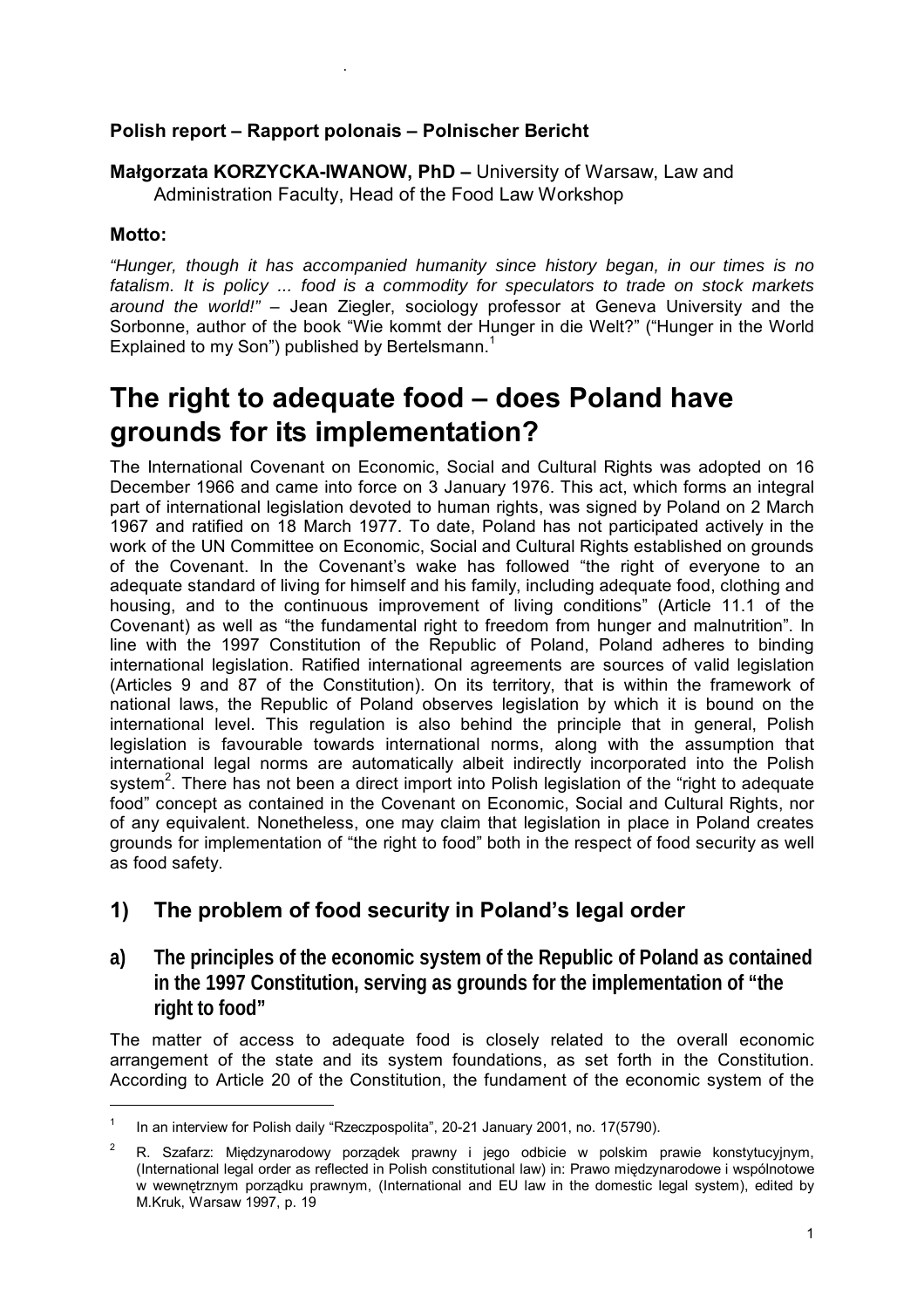Republic of Poland is "a social market economy based on freedom of economic activity, private ownership and solidarity, dialogue and cooperation between social partners". Furthermore, "any limitations upon the freedom of economic activity may be imposed only by means of statute and only for important public reasons" (Article 22 of the Constitution of the Republic of Poland). The constitutional approach to freedom of business enterprise and other constitutional provisions establish at the core of the economic order of the state a system of market economy that excludes central planning but simultaneously anticipates the realization of the fundamental interests of the Republic of Poland<sup>3</sup>. The market economy system, based on the principle of economic freedom, also guarantees fundamental rights, particularly private ownership (Article 64 of the Constitution). The principle of economic freedom is not understood as absolute, and realized within limits defined by legal provisions that should account for important public interests (Article 22 of the Constitution). These can, however, be adopted only if necessary to a democratic state of law, in order to guarantee security or public order, or for the purpose of environmental protection, preservation of health, public morality or the freedoms and rights of other individuals. (Article 31.3 of the Constitution of the Republic of Poland). Economic freedom cannot be used in any way which might violate inherent and inalienable human dignity (Article 30 of the Constitution) and should serve towards the realization of the principle of social justice (Article 2 of the Constitution).

.

As concerns consumers' protection, the Constitution of the Republic of Poland defines such duties of public authority: "Public authorities shall protect consumers, customers, hirers or lessees against activities threatening their health, privacy and safety, as well as against dishonest market practices. The extent of such protection shall be specified by statute." (Article 76). This provision clearly indicates the protection awarded consumers, including the consumers of food products, in respect of health but not only, citing protection against dishonest market practices, i.e. protecting the economic interest of consumers.

The principle of planned social economy stands in contrast to that of socialist planned economy, functioning in Poland for long years after World War II. Planned economy was based on the domination of state ownership, which was in practice under the management of state administration. Market policy is linked to the overall fiscal economy of the state, domestic and international (prices, subsidies for food production, import taxes, quotas, etc). This particularly requires careful balancing of state interests in respect of commercial relations on the international scale, as well as ensuring such economic conditions (growth rooted in economic freedom, the right conditions for a proper development of production and distribution networks) so that citizens (consumers) indeed have access to food. Accessibility of food is understood in a wide sense, incorporating products manufactured in the country (processed from domestic and foreign raw materials) as well as imports (e.g. citrus fruit, rice, spices). As there is no differentiation in the general financial policy between instruments for domestic and foreign products, Polish consumers are given full access to foods from a variety of origins.

The Polish Constitution does not provide for "the right to adequate food" nonetheless there are conditions built into the system for the implementation of this right. The liberties, rights and obligations of persons and citizens contained in Chapter II of the Constitution and especially the economic, social and cultural rights closely relate to human rights as set forth by international law.

<sup>3</sup> S. Biernat, A. Wasilewski: Wolność gospodarcza w Europie, (Economic freedom in Europe), Zakamycze 2000, p. 140 et al.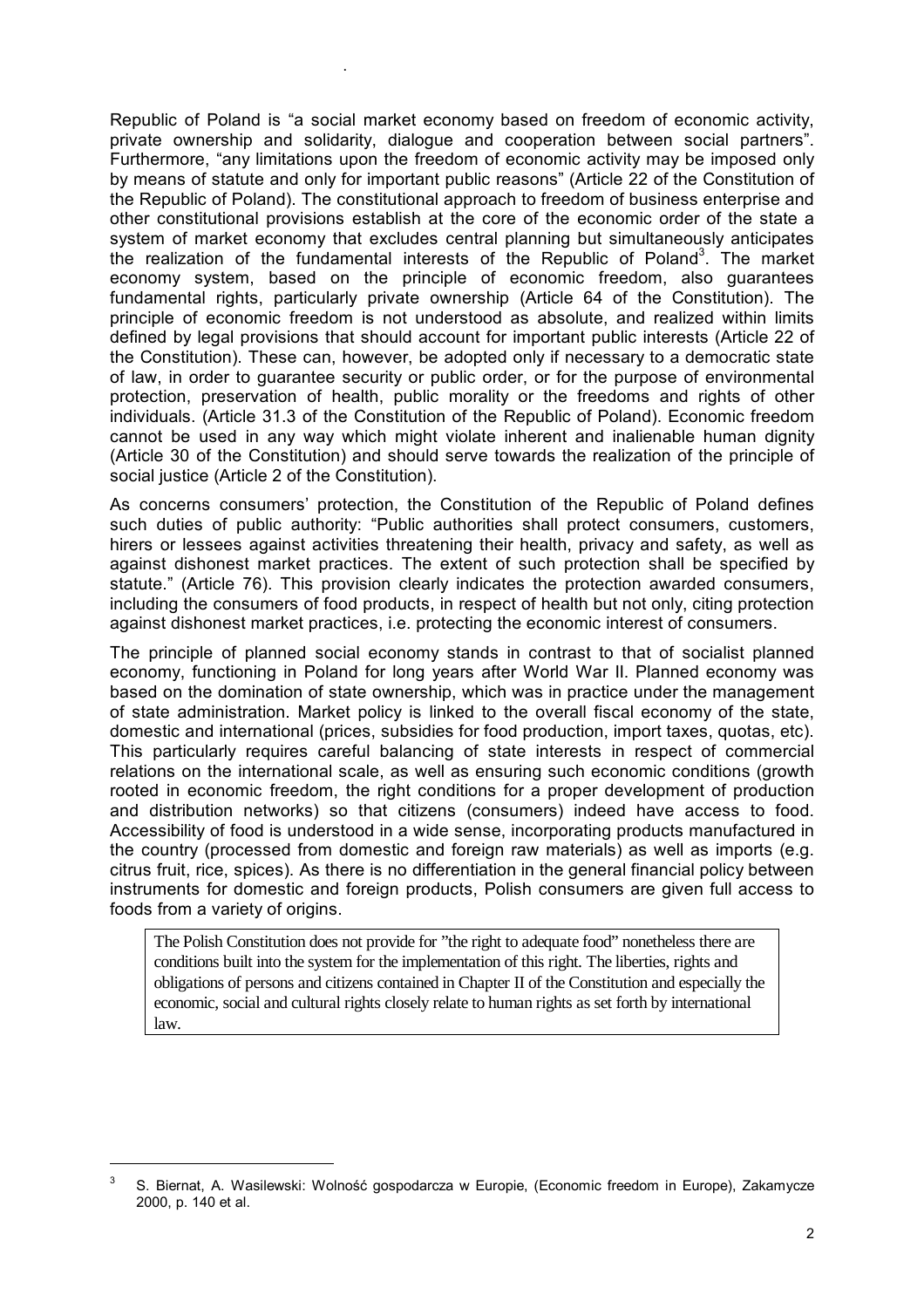### **b) Legal grounds for food security as provided by the European Treaty**  (hereinafter referred to as the Treaty)

.

The Treaty on the European Communities (further referred to as the Treaty) came into the Polish legal order upon Poland's accession to the European Union along with the full *aquis communautaire*, including the original EU legislation. It contains some grounds for the implementation of the right to food, although these are very general provisions primarily concerning consumer protection.

In accordance with Article 4 of the Treaty, one of the fundamental principles in the economy of member states and the EU is, among others, an open market economy, which in its negative aspect contains a ban on the introduction of any planning mechanisms even though it does not preclude the use of instruments of command for the protection of consumers or the environment, if need be $4$ .

In relation to Treaty Article 2, among the duties of the EU is social protection and raising living standards and quality of life, realized via application of certain policies, such as supporting high health standards and increased protection of consumers (Article 3).

Assuring the availability of supplies has been directly written into the objectives of the Common Agricultural Policy (Article 33 of the Treaty). It is noteworthy that the objectives and implementation of the Policy are not only connected to production and trade. On grounds of Treaty Article 37, measures are taken relating to further production stages, e.g. re-processing of agricultural produce, consumption or industrial use.

Importantly, Article 37 of the Treaty is mentioned in the preamble as grounds for Regulation 178/2002 of the European Parliament and the Council laying down the general principles and requirements of food law, establishing the European Food Safety Authority and laying down procedures in matters of food safety; a fundamental EU act on food law which is fully and directly operating in Poland.

As a result of the crisis of consumer confidence in food safety (the outbreak of BSE, discovery of dioxins in animal fodder and foods) as well as fears over the introduction and marketing of genetically modified foods, there is a belief that although many of the agricultural provisions of the Treaty initially aimed to support the principle of free trade, with time the significance of this decreased and the changing situation brought about an important adjustment of Policy objectives with focus on improving the quality of agricultural products. The Common Agricultural Policy, in which Poland participates as a member country, among others is concerned with the security of food supplies understood in the full sense, i.e. guaranteeing the quantity of supplies and the health safety of supplies, as well as accounting for the preferences and economic interests of consumers<sup>5</sup>.

### **c) Opinions of economic specialists on issues of food supplies security in Poland**

Specialists from economic research domains indicate that Poland's integration with the European Union has resulted in, among others:

- 1) the opportunity to accelerate the growth and stabilization of the Polish economy, i.e. achieve profit-inducing results, developing the domestic food market,
- 2) promoting awareness of the food-health relationship;

— and also threats arising from:

<sup>&</sup>lt;sup>4</sup> Wprowadzenie do prawa Wspólnot Europejskich, (An introduction to EC legislation), edited by A.Wróbel, Zakamycze 2002, p. 43

<sup>&</sup>lt;sup>5</sup> A. Jurcewicz: Związki prawa żywnościowego z prawem rolnym, (Connections between food law and agricultural law), *Studia Iuridica Agraria*, vol. III, Białystok 2002, p. 89 et al.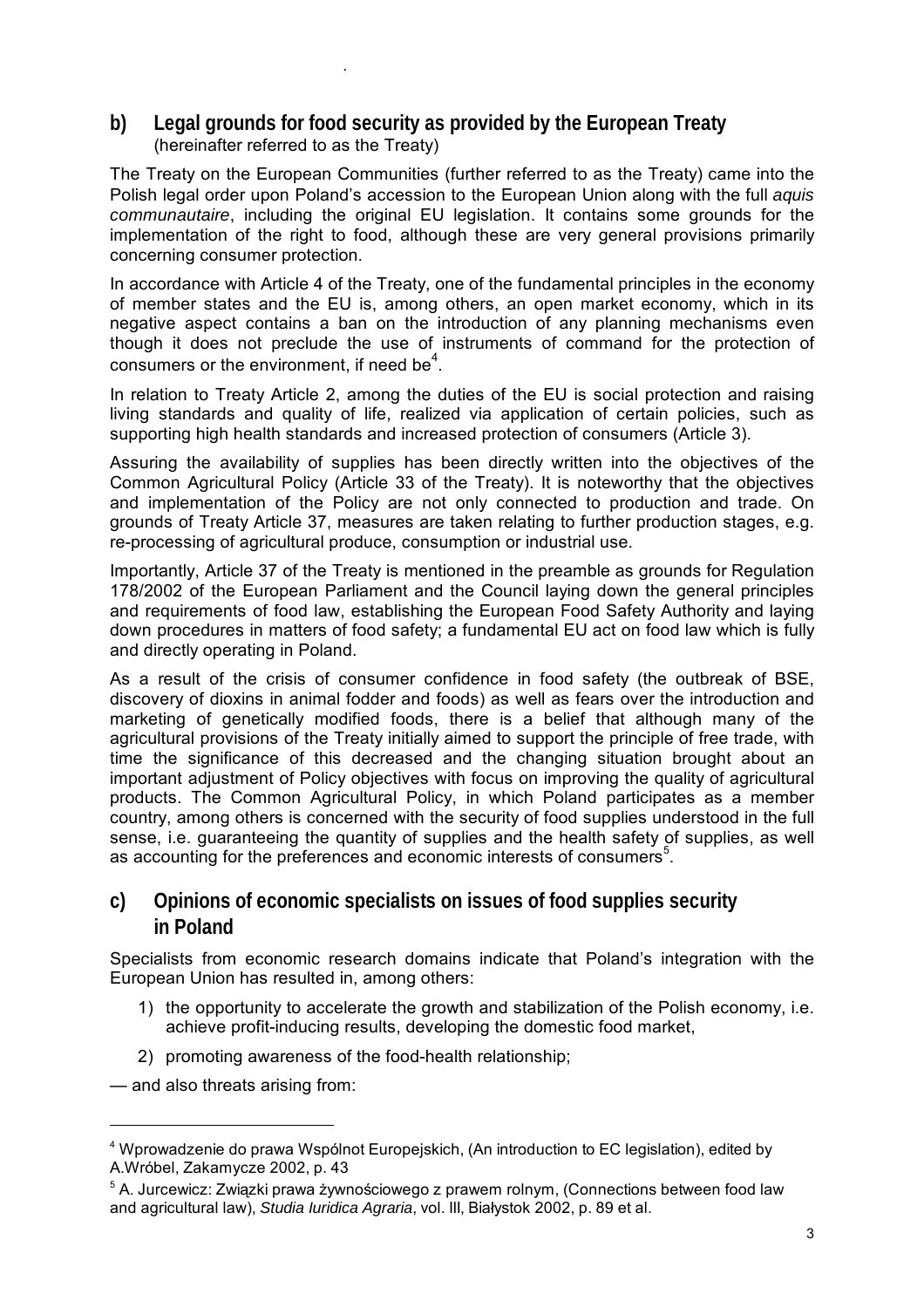1) possible increase of food prices;

.

- 2) the institutional and legislative weakness of the food and agricultural sector, incomplete adaptation to EU standards that could result in restrictions of access to EU support funds as well as markets;
- 3) the technological and organizational gap which impacts on the competitiveness of Polish producers<sup>6</sup>.

Research by the Department of Consumption Economics at the Academy of Economy in Poznań has shown<sup>7</sup> that in 2000 expenditures on food reached an average 36% of household expenses, ranging from 30% in more affluent households up to 45% in poorer ones. Comparably, in EU countries households spend far less than 30% on food<sup>8</sup>.

# **2) Food safety**

### **a) Food safety as the minimum standard of the food product**

Community standards on food safety, introduced in Regulation 178/2002 deal with the free flow of wholesome food. Although EU legislation and Polish legislation provide for high standards of health protection, food, like any other commodity, is mainly subject to regulations of a commercial nature. This means a constant 'balancing' of interests of an economic character and those which preserve the wellbeing of consumers. There is also the concern on the international arena that 'protection' awarded to foods does not become 'protectionism', an issue often raised on the forum of the World Trade Organisation.

Poland's food safety standard follows that of Regulation 178/2002 which has a unifying character for the EU and is the minimum standard required for all food products placed on the market.

As regards food safety, the EU has competence in respect of definitions and guiding principles, which form a framework for more specific legislation in the area, e.g. concerning food hygiene, official control of animal feed and foodstuffs, marking, contamination, food additives, dietary supplements and special purpose foods.

Relevant to Article 14 of Regulation 178/2002, the fundamental principle is that unsafe food (injurious to health or unfit for human consumption) cannot be marketed. In determining whether food is unsafe regard shall be had:

- a) the normal conditions of use of the food by the consumer and at each stage of production, processing and distribution, and
- b) to the information provided to the consumer, including information on the label, or other information generally available to the consumer concerning the avoidance of specific adverse health effects from a particular food or category of foods.

In determining whether any food is injurious to health, regard shall be had:

- a) not only the probable immediate and/or short-term and/or long-term effects of that food on the health of the person consuming it, but also on subsequent generations,
- b) to the probable cumulative toxic effects;

<sup>6</sup> R. Urban (ed.): Polski przemysł spożywczy. Analiza ekonomiczna. (Poland's food industry. An economic analysis), Warsaw, 2002.

<sup>7</sup> J. Rachocka: Ocena kondycji finansowej gospodarstw domowych i sytuacji rynkowej w Polsce w świetle badań naukowych (An assessment of the financial condition of households and the market situation in Poland in the light of research results) in : Konsument żywności i zachowania rynkowe, (Food consumers and market behaviour), Warsaw 2000. p. 427 et al.

<sup>8</sup> Eurobarometer, report 52, April 2000.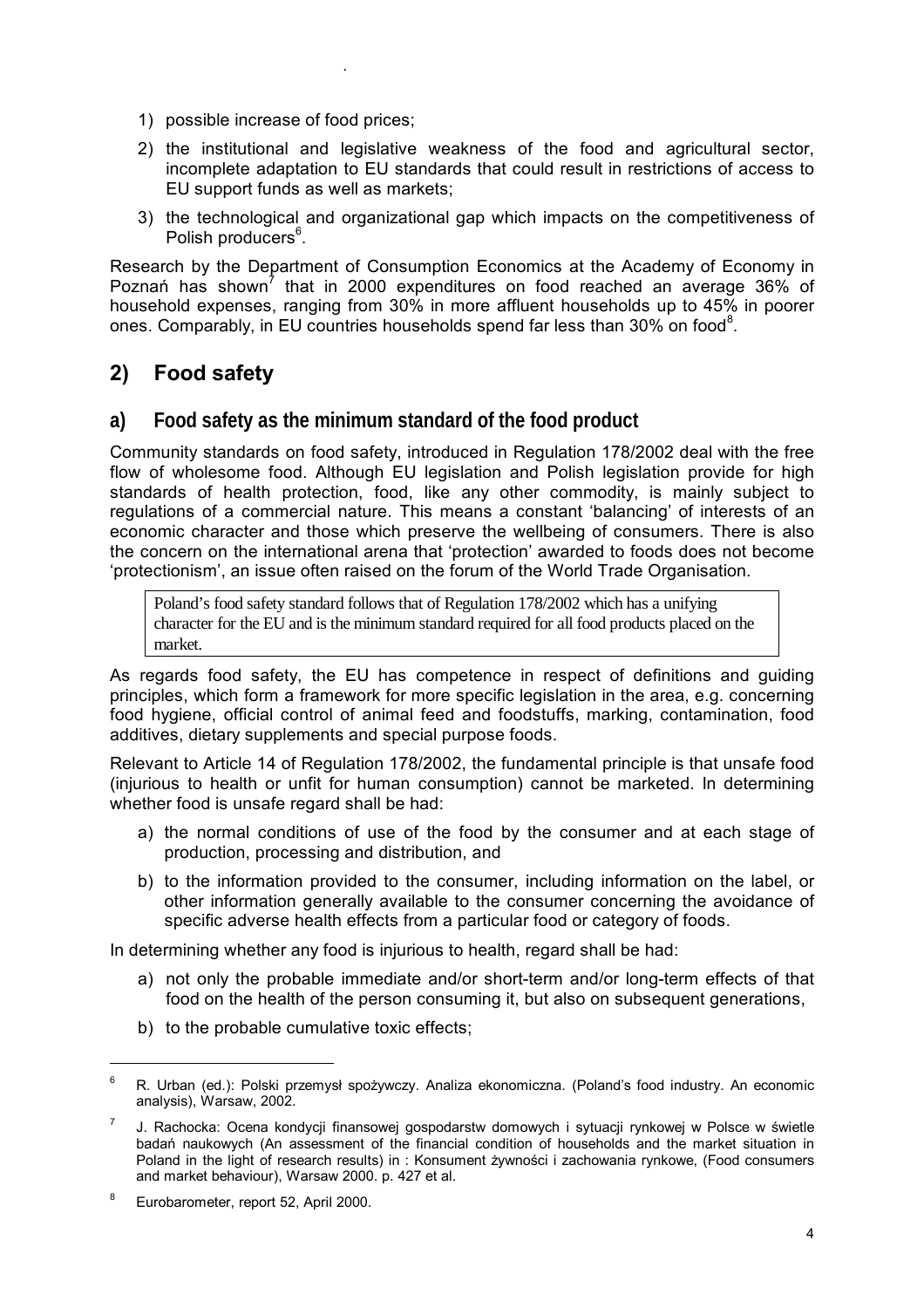c) to the particular health sensitivities of a specific category of consumers where the food is intended for that category of consumers.

In determining whether food is unfit for human consumption, regard shall be had to whether the food is unacceptable for human consumption according to its intended use, for reasons of contamination, whether by extraneous matter or otherwise, or through putrefaction, deterioration or decay.

Nonetheless, even if a food complies to regulations this does not immediately mean that it is safe. Restrictions should then be applied and possibly the food should be withdrawn from the market (see Article 14.8 of Regulation 178/2002).

Legislation cannot guarantee the result of its norms; there is a close relationship between law and risk perception, thus it is not possible to exclude errors in the area of so-called development risk in science.

In Poland, the fundamental legal act on food safety is the Law of 11 May 2001 on the health safety conditions of food and nutrition<sup>9</sup> which is adapted on an ongoing basis to EU law. With transformation, it is becoming a legal act which in many instances delegates reference (especially in respect of definitions and principles) to Regulation 178/2002. It should also be highlighted that the extensive Polish legislation on food safety, contained in dozens of executory acts to the Law on health safety conditions of food and nutrition, does take into consideration the necessity to regulate foods for specific groups in the society, i.e. babies and small children or invalids. In particular, those regulations which concern special purpose foods<sup>10</sup> are distinctively geared to the needs of the special consumer groups.

### **b) Food education**

.

The state, as it performs its social watchdog and health protection function, should also obligate authorities to educate the public on issues of food and nutrition. Such duties cannot be fulfilled by private organisations, mainly because education in this respect should be based on research results prepared by institutions of some rank, financed from the state budget for the needs of the public.

### **c) The development of intellectual property in the context of food safety**

It is noteworthy that Polish regulations currently in place regarding the legal protection of plant varieties (the existing Law was adopted in 2003 $<sup>11</sup>$ ), are in harmony with international</sup> law (UPOV Convention), European standards (Regulation 2100/94) and the 1994 WTO TRIPS Agreement. In operation since 1987 is the model where protection focuses on the breeder of a variety, in practice a company, usually with concentrated capital and oriented at increasing profits. Although regulations on sole breeder's rights are primarily intended to support biological development in agriculture, the protection awarded by law more and more often includes the commercial aspect. Without elaborating further on this complex subject it should be highlighted that this legislation mostly supports the financially-strong private sector, gradually eradicating the rights of users, that is a large group of farmers, increasingly dependent on the suppliers of growing material. There is a concern that

<sup>9</sup> Journal of Laws of the Republic of Poland No 63, item 634 with amendments.

<sup>&</sup>lt;sup>10</sup> Any foodstuff which differs from foods commonly consumed by its special contents or method of preparation and accordingly to information featured on its label is marketed to fill special dietary requirements:

a) of persons who have impaired digestive processes or metabolism, or persons whose special physiological condition can specifically benefit from the controlled intake of certain substances contained in food; these foodstuffs can be called "dietetic" or

b) healthy babies and small children (Art.2 item 16 of the Law on health conditions of food and nutrition)

<sup>&</sup>lt;sup>11</sup> Law of 26 June 2003 on legal protection of plant varieties, Journal of Laws no 137, item 1300.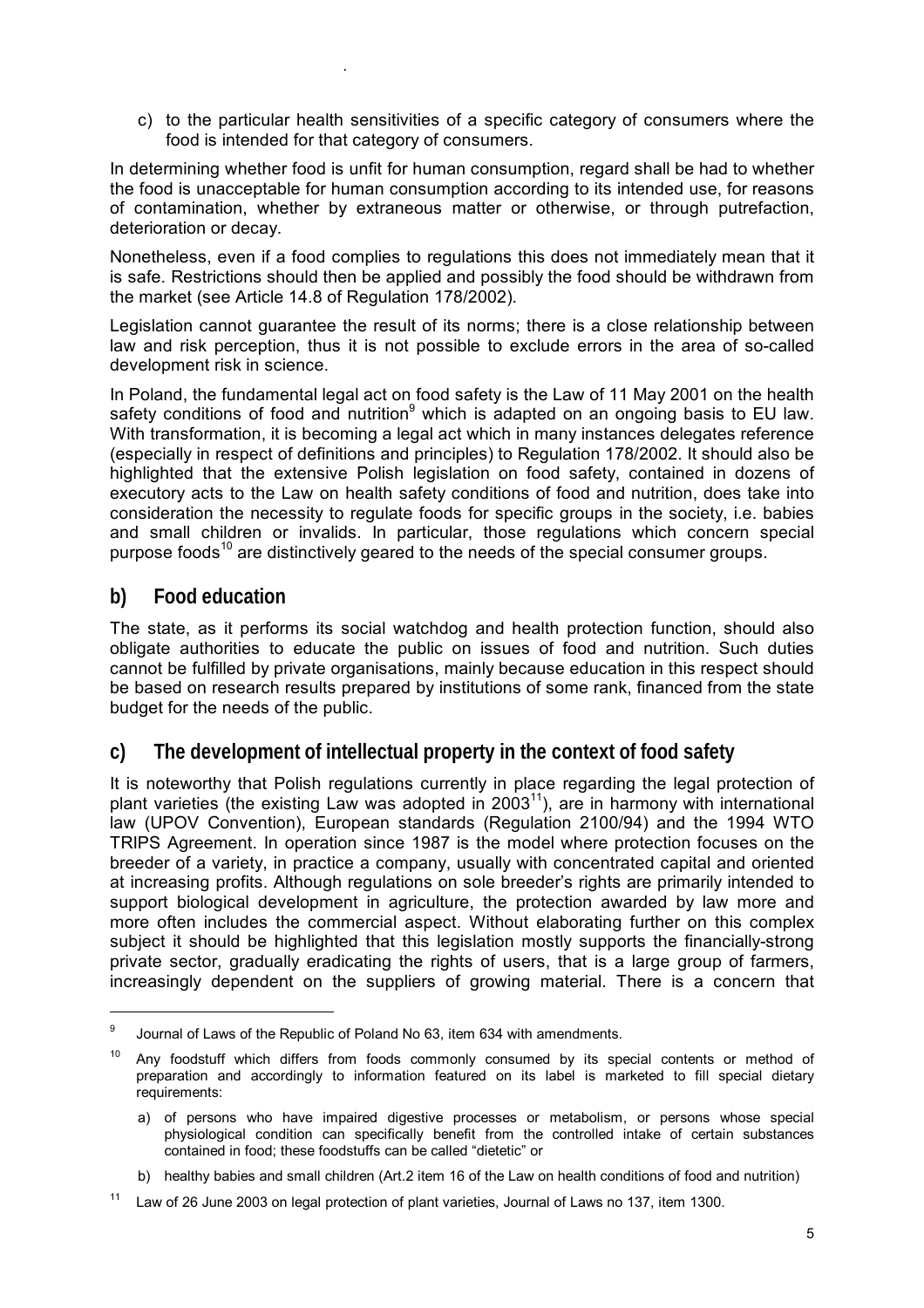development of science, especially in the field of biotechnology, may transfer out from the intellectual centres in the public sector (universities, institutes) to centres which have strong economic standing (financially powerful business which has its own research bodies or which commissions research from academic institutions)<sup>12</sup>. A relevant model of legal protection undoubtedly impacts on the implementation of the right to food, as the dependencies and interconnections described above do not, as a rule, serve the objective of filling the health-related and economic needs of consumers of foods obtained from new plant varieties, but rather look to the advantages of marketing novelties.

# **3) Some issues of responsibility for harm caused by a food product**

.

 $\overline{a}$ 

This is part of a much wider set of problems concerning responsibility for products. Responsibility for a product is a term used to describe a form of liability in civil law for damages caused by the defects of a product which render it dangerous to the  $environment<sup>13</sup>$ .

Responsibility for a product relates to the damages caused by defective products. The concept of defectiveness should be understood in a wide sense, as a failure to guarantee product safety in a degree to which the consumer is authorised to expect it.

Food products take a very particular position within the problematics of product responsibility, even for the reason of new technologies introduced that are questioned regarding their doubtful effect on human health. The proper construction of product liability may significantly support consumers in claiming rightful compensation or satisfaction for harm.

Responsibility for a product is regulated by Directive 85/374 on approximation of the laws, regulations and administrative provisions of the Member States concerning liability for defective products. The directive aims to unify legal solutions dealing with the liability of producers, to the advantage of free competition and free flow of goods within the European Union. Liability structured on the principle of risk intends to guarantee a high level of consumer protection, giving consumers assumingly rapid and effective measures to hand.

From the perspective of food law issues it is specially important that this particular responsibility falls under Regulation 178/2002 in the sense that the European legislator refers liability outright to Directive 85/374. On the other hand liability, as described in Regulation 178/2002 (Articles 17,18 and 19 in particular) does not incorporate civil-legal answerability, although it provides for duties and sanctions under public law. Even so, the regulation keeps "within sight" the entire important sphere of consumer protection following the occurrence of damage, by the same supporting a more effective and possibly faster response via the liability mode and principle of risk perception. Admittedly, protection would be even better defined and more effective if directive 85/374 spoke of absolute responsibility for food products, but even so, the direction has been set.

Some countries have decided to impose such liability, however this connects to the difficult matter of regulating the insurance of producers against absolute risk, so as not to threaten producers with serious economic consequences or even total bankruptcy.

Introduction to the Polish civil code of a new type of answerability (Article 449.1) was carried out on grounds of the Law of 2 March 2000 on the protection of certain consumers' rights and responsibility for damages caused by a dangerous product. The solution adopted

<sup>&</sup>lt;sup>12</sup> M. Korzycka-Iwanow in Hodowla roślin i nasiennictwo: Prawo rolne (Breeding plants and seed culture in Agricultural Law) edited by A.Stelmachowski, Warsaw 2005, p. 330, also therein literature on the subject

See monograph by B. Gnela: Odpowiedzialność za szkode wyrządzoną przez produkt niebezpieczny, (Responsibility for damages caused by a dangerous product) Zakamycze 2000, p. 13, therein extensive literature on the subject